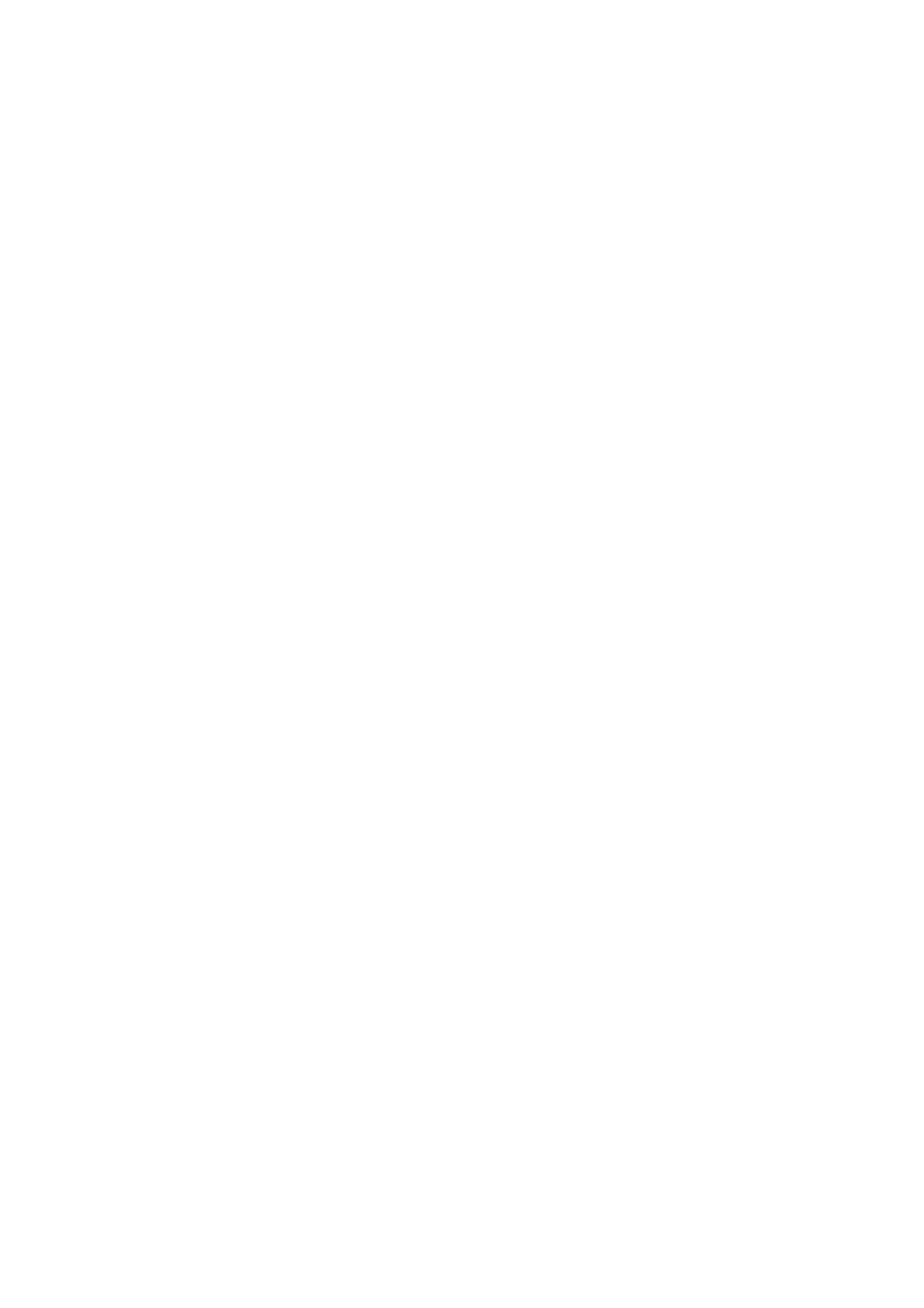

### JOB SUMMARY REPORT

### "DESCRIPTION OF SPANISH ORGANIC PRODUCTION SECTOR IN TERMS OF VALUE, VOLUME AND MARKET"

The Ministry of Agriculture, Food and Environment (MAGRAMA) provides substantial support to the Spanish organic sector through the provision of sectoral information regularly collected, analyzed and processed by the Ministry, and complemented by investigations and assessments on certain aspects, magnitudes and characterization of the Spanish organic production. The aim is to identify, update and assess the performance of different areas of sectoral activity in producing, processing and marketing, both in volume and value.

This contribution through complementary analysis and assessments provides the Ministry with useful tools to enable sector stakeholders to plan strategies and make decisions. The special circumstances of change in the *agrifood* environment and in the CAP regulation make it even more important, necessary and convenient to review, update and expand the information about the description of the Spanish organic sector.

The work presented by the MAGRAMA, based on the characterization of Spanish organic production in 2011, was carried out between April and September 2012 and the analysis and evaluation methodology used in this work is the same employed in previous works of sector characterization, in order to provide uniform and comparable statistical series.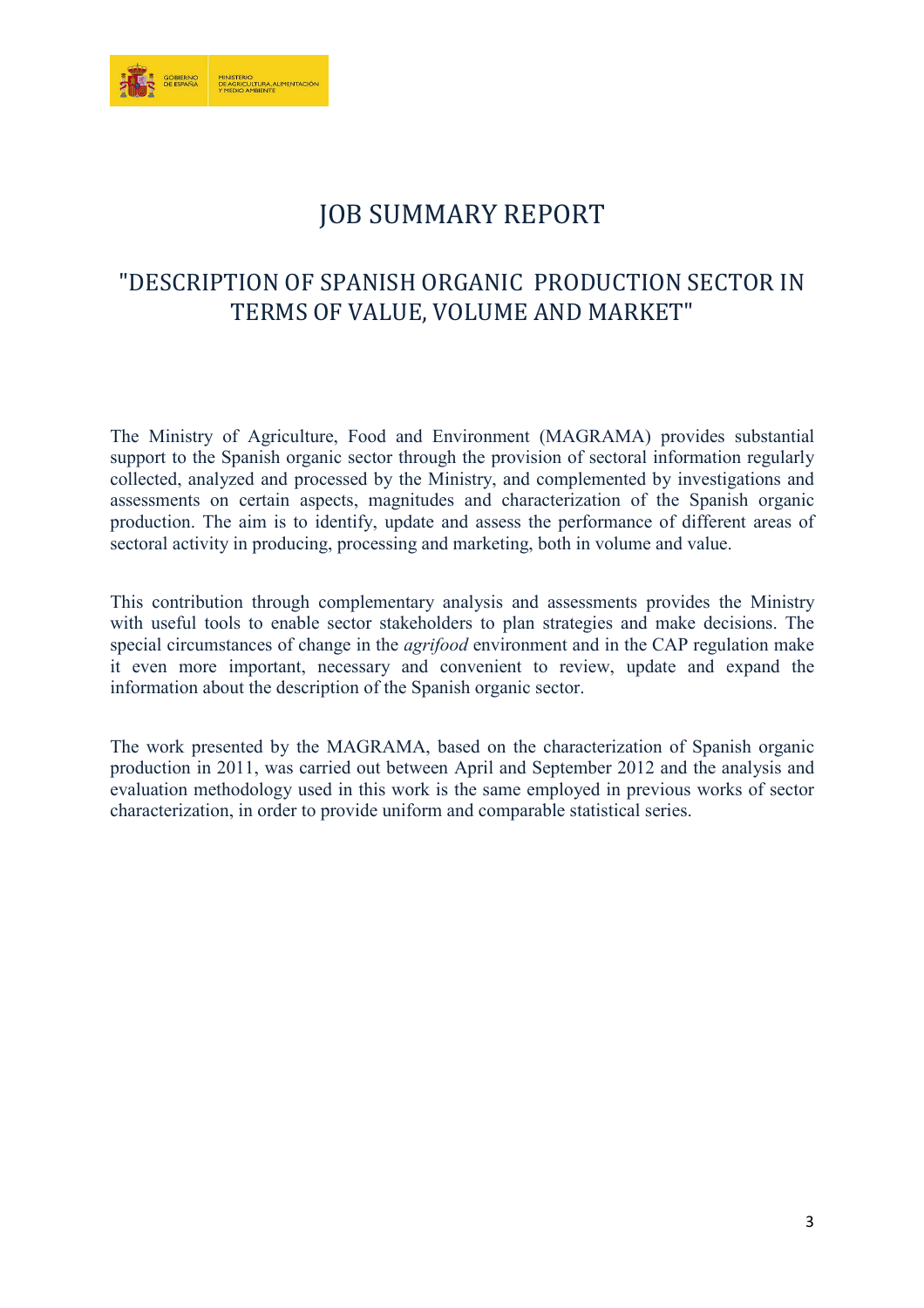

The main objectives of the work were the following:

• Reviewing and updating the main aspects and factors that define and characterizing the Spanish Organic Sector.

• Analyzing other interesting aspects in order to understand the sectoral situation and future, such as internationalization situation and the configuration of value chains of organic products.

The submitted report contains four main subjects:

#### • **Characterization of Spanish organic production in 2011.**

(Surface, farms, industrial producers and processors, domestic production, structure by sectors and structure by region)

#### • **Evaluation of the organic products internal market in 2011**.

(Consumption of organic products and its structure by products and channels)

#### • **Analysis of foreign markets and level of internationalization of the Spanish organic sector.**

(Situation of worldwide organic production, global market trends and analysis of major markets. Foreign trade of the Spanish organic products)

#### • **Description of the value chain of the Spanish organic production.**

(Structure of the value chain and its analysis in some specific cases: beef, eggs and tomatoes)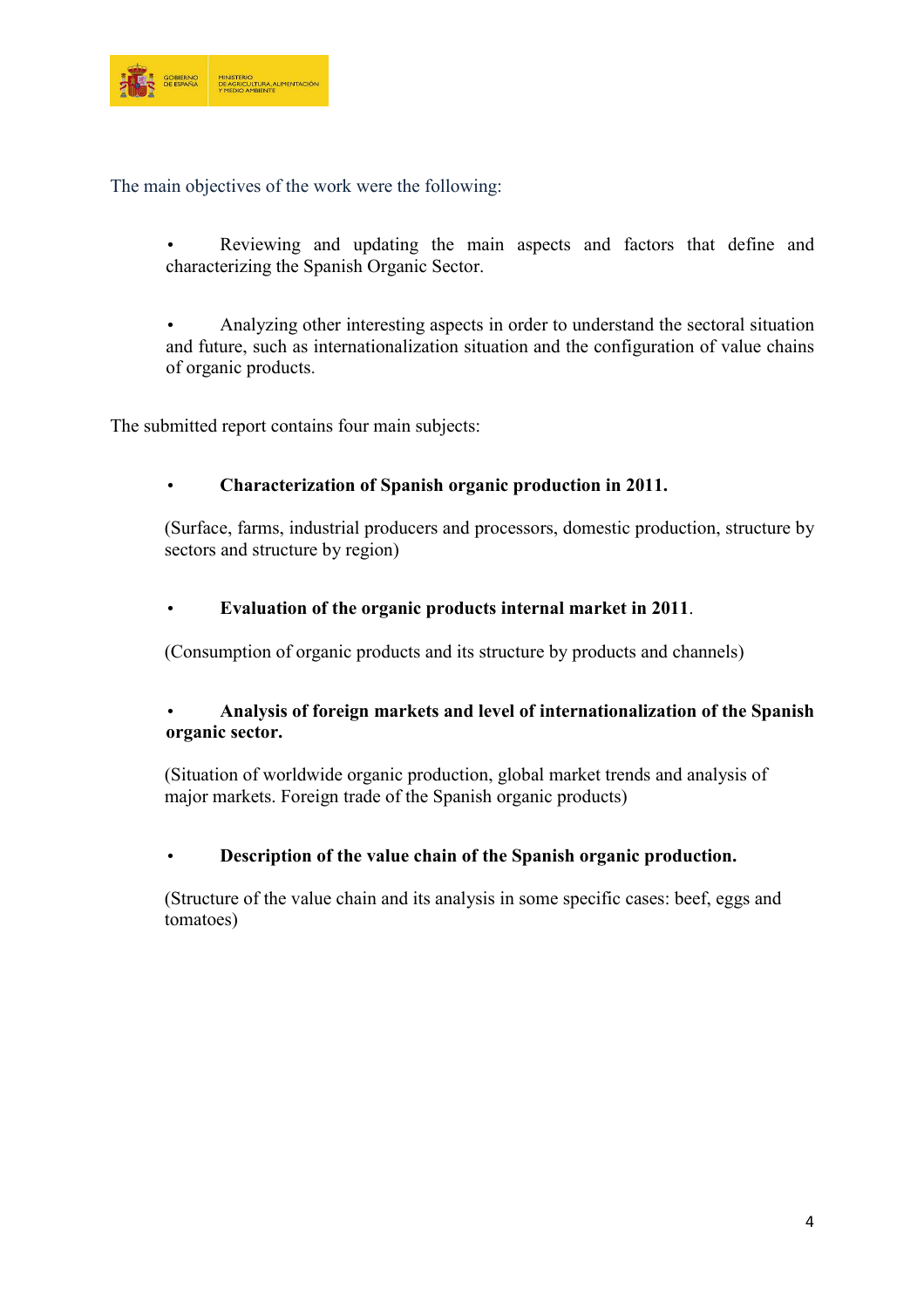

In order to provide a wide set of databases explaining and justifying the real importance of organic production in Spain, within the context of global organic production, the approach of the work was mainly quantitative.

To briefly summarize some general conclusions, the following can be pointed out:

- The organic production in Spain and in the most developed countries has become a reality as a **relevant agrifood activity at the economic and social level;** it is consolidated and clearly distinctive, provides a significant contribution to employment, agricultural production and food trade, and shows attractive future perspectives.
- The organic production **thrives** in Spain, in all aspects and links of the value chain, but this growth is less pronounced when it affects consumption in the **domestic market.**
- Within the **global context**, the organic production also grows strongly, in all its aspects, and the continuous growth in consumption of organic products in the main developed markets is especially remarkable.

Focusing more specifically on the Spanish organic production – and with a view at advancing and summarize conclusions – the following general aspects can be highlighted:

- The growth in organic production in Spain persists (in terms of structures and production volume).
- The concentration of the organic production in some specific regions remains.
- An increased importance of organic production of vegetable origin can be detected.
- The organic products industrializing structure expands.
- The organic products domestic market grows, but slower than in 2011.
- Spain maintains and reinforces its leadership position as regards organic production in the EU.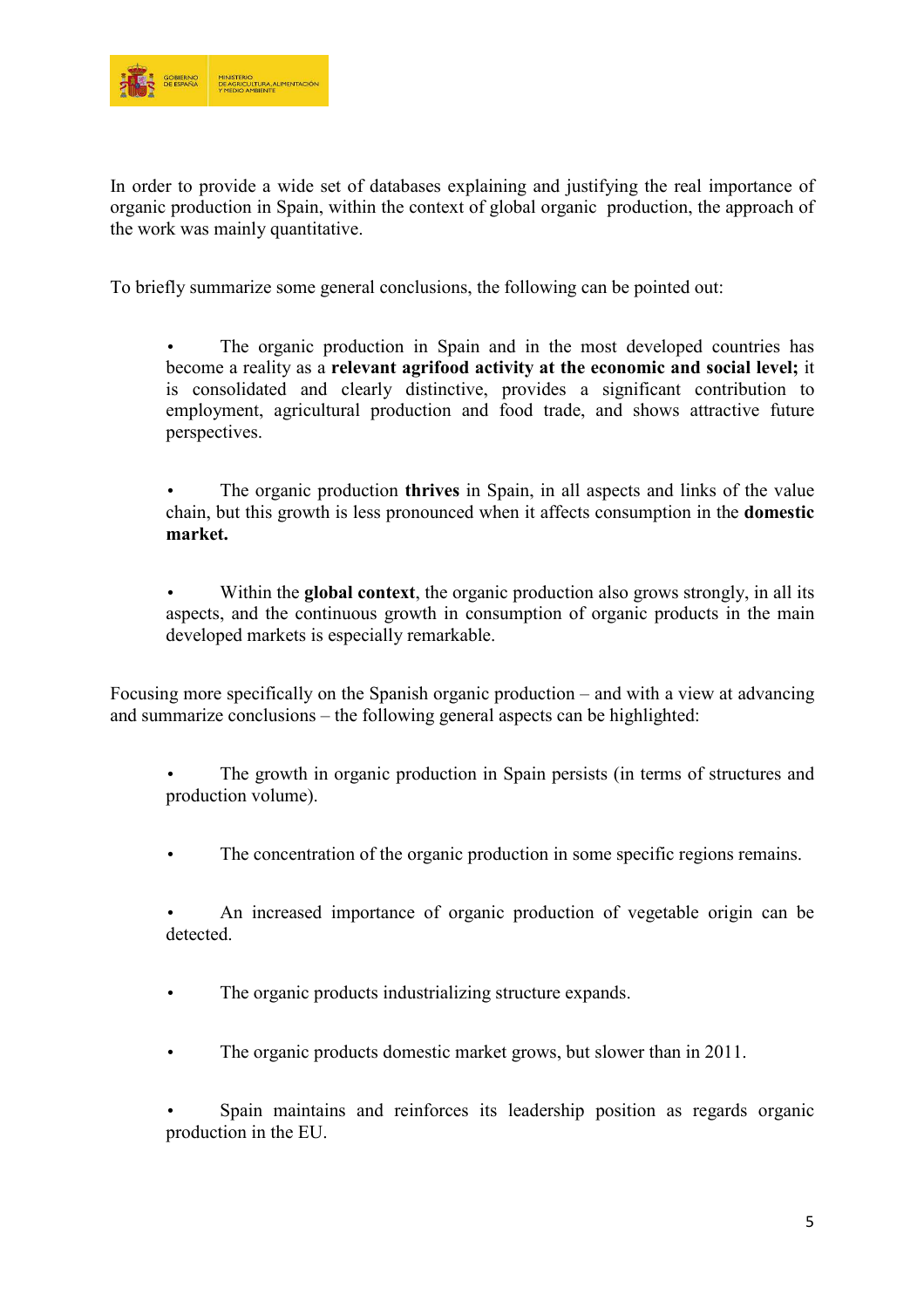

• A significant increase in Spanish exports and imports of organic products can be detected, as a result of the continuous development of the international markets for these products (mainly in developed countries).

It is important to deepen the analysis of the organic products value chains in order to promote their balance.

The main feature or characteristic of the organic production in Spain is, undoubtedly, its strong and uninterrupted growth over more than a decade, which has resulted in the consolidation of a genuine and differentiated economic *agrifood* reality:

• The basic structure supporting the organic production has grown strongly in Spain:

|                                  | 2000   | 2011     | $\Delta$ 2011/2000<br>(*) |
|----------------------------------|--------|----------|---------------------------|
| Registered organic area (000 Ha) | 380.92 | 1,845.04 | 384%                      |
| Total number of growers (*)      | 13,394 | 32,206   | 141%                      |
| Total number of processors (*)   | 899    | 3.697    | 311%                      |
| (*)Activity criterion            |        |          |                           |

In Spain, organic production is fairly concentrated geographically, and much of the sector activity is located in a few autonomous regions:

| <b>Year 2011/Region</b>  | % registered<br>organic area | % of growers | % of industrial<br>establishments |
|--------------------------|------------------------------|--------------|-----------------------------------|
| Andalusia                | 52.7%                        | 44.8%        | 26.2%                             |
| Castile La Mancha        | 16.7%                        | 18.3%        | 6.3%                              |
| Catalonia                | 5.0%                         | 3.8%         | 17.8%                             |
| Extremadura              | 4.9%                         | 9.6%         | 2.1%                              |
| Community of<br>Valencia | 3.5%                         | 5.1%         | 12.3%                             |
| Other regions            | 17.2%                        | 18.4%        | 35.3%                             |
| <b>TOTAL</b>             | 100%                         | 100%         | 100%                              |

The value of organic production at source (calculated in loading dock) has increased by 442% between 2000 and 2011 (150 million euros and 813 million euros, respectively)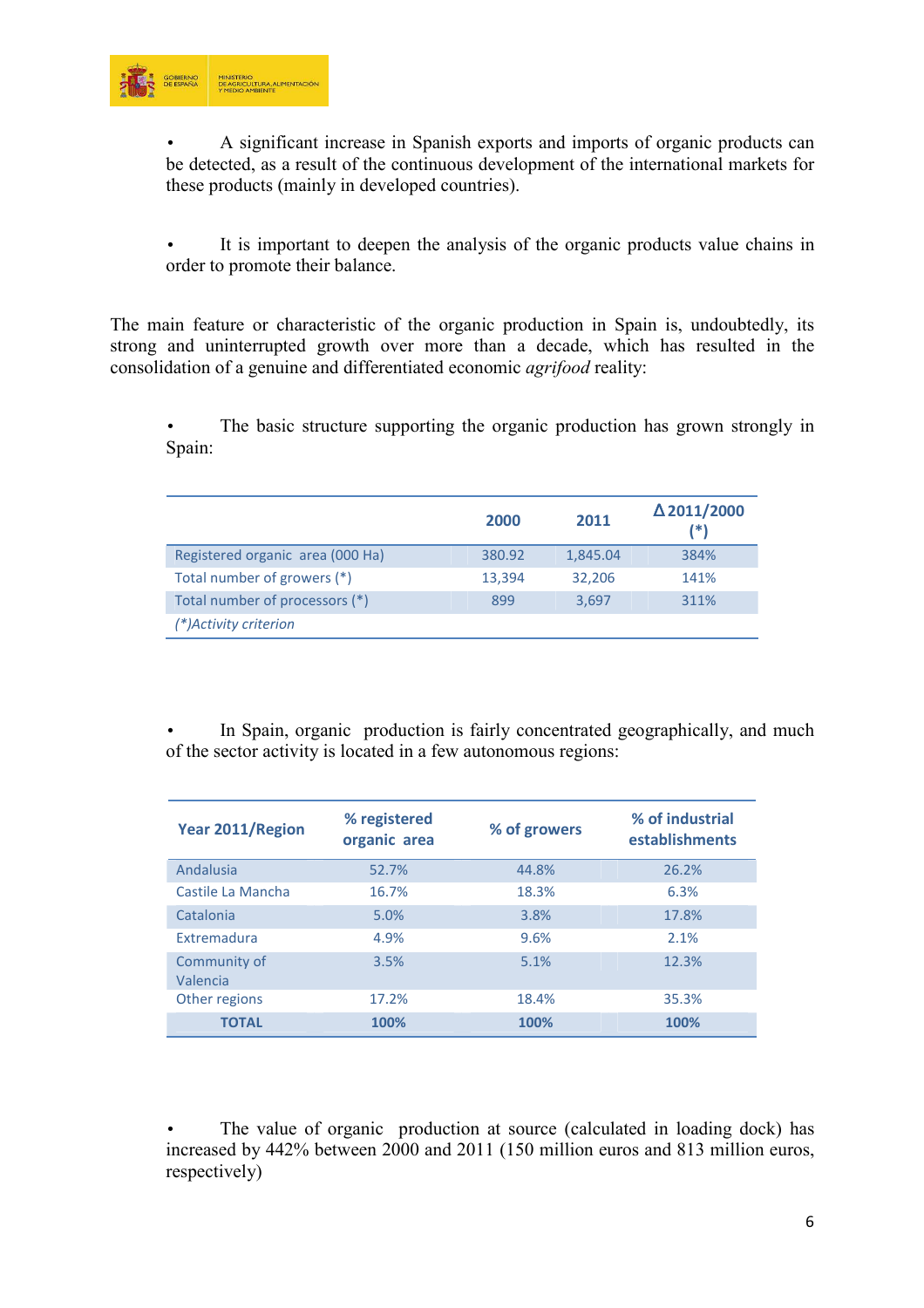

The Spanish organic production is highly focused on products of vegetable origin, and much less on animal products:

| <b>Year 2011</b>            | <b>Production value at</b><br>source (million euros) | % over total value of<br>production at source |
|-----------------------------|------------------------------------------------------|-----------------------------------------------|
| Vegetable origin production | 667                                                  | 82%                                           |
| Animal origin production    | 146                                                  | 18%                                           |
| <b>TOTAL</b>                | 813                                                  | 100%                                          |

• Within the production of vegetable origin, a few crops clearly prevail:

| <b>Year 2011</b>             | % over total value of<br>production at source |
|------------------------------|-----------------------------------------------|
| <b>Fruits and vegetables</b> | 34.7%                                         |
| Cereals                      | 17.2%                                         |
| Olive                        | 11.4%                                         |
| Vine                         | 8.2%                                          |
| <b>Nuts</b>                  | 4.9%                                          |
| Other crops                  | 5.6%                                          |
| <b>TOTAL</b>                 | 82%                                           |

• And as regards the organic production of animal origin, only one or two product lines can be mentioned, as others are not relevant:

|                          | % over total value of<br>production at source |
|--------------------------|-----------------------------------------------|
| <b>Beef</b>              | 10.6%                                         |
| Sheep meat               | 3.1%                                          |
| Goat meet                | 0.8%                                          |
| Cow milk                 | 0.6%                                          |
| <b>Fish farming</b>      | 0.4%                                          |
| Other livestock products | 2.5%                                          |
| TOTAL                    | 18%                                           |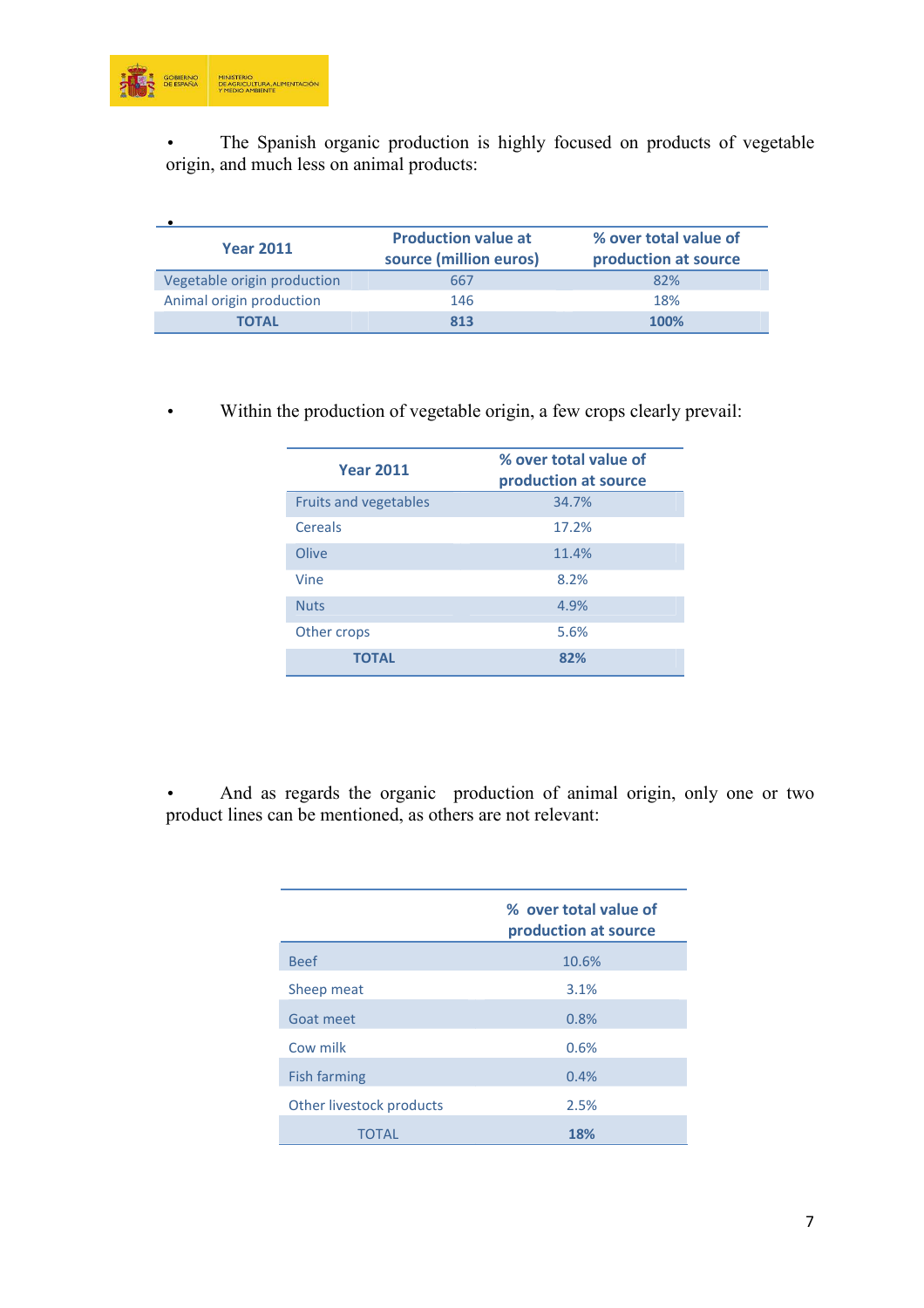

The domestic market of organic food and drinks has also grown significantly over the last decade; however, its level of development is still not in line with the importance of its production structure:

| Year                   | Domestic market value<br>(million euros) | % of total expenditure in<br><b>F&amp;B</b> in Spain |
|------------------------|------------------------------------------|------------------------------------------------------|
| 2000                   | 250                                      | 0.25%                                                |
| 2011                   | 965                                      | 1.0%                                                 |
| $\Delta$ 2011/2000 (%) | 286%                                     | 300%                                                 |

Undoubtedly, these high growth rates of the organic market in Spain are mainly due to the fact that 15 or 20 years ago such market hardly existed; this explains such a strong initial development. However, this pace has been slowing and declining over the last four or five years and has almost stabilized during the last year. Therefore, projections for the market value in the medium or long term show much more limited growth rates.

In fact, the share achieved by organic products within the total F&B Market in Spain is still quite limited if compared with the situation of other developed countries.

| <b>Country</b>        | Per capita<br>consumption<br>(Euro/person/year) | % of organic<br>spending over total<br><b>F&amp;B spending</b> |
|-----------------------|-------------------------------------------------|----------------------------------------------------------------|
| <b>USA</b>            | 65                                              | 2.5%                                                           |
| Canada                | 57                                              | 3.5%                                                           |
| Germany               | 74                                              | 3.5%                                                           |
| France                | 52                                              | 2.0%                                                           |
| <b>United Kingdom</b> | 34                                              | 2.6%                                                           |
| <b>Italy</b>          | 33                                              | 3.0%                                                           |
| Switzerland           | 153                                             | 5.7%                                                           |
| <b>SPAIN</b>          | 20                                              | 1,0%                                                           |

These data seem to suggest future scenarios for the period 2014-2020, when it might be possible to expect a new stage of renewed growth for the Spanish Market of organic products. According to these projections, should Spain show initial signs of economic and financial recovery, similar market shares to those of other European markets could be achieved. In this case, should the hypothetical percentage of ecological spending reach approximately 3% of total Spanish F&B spending, it may be possible to take into consideration – in theory - the existence of a valuable internal market of approximately 3 billion euros; this would represent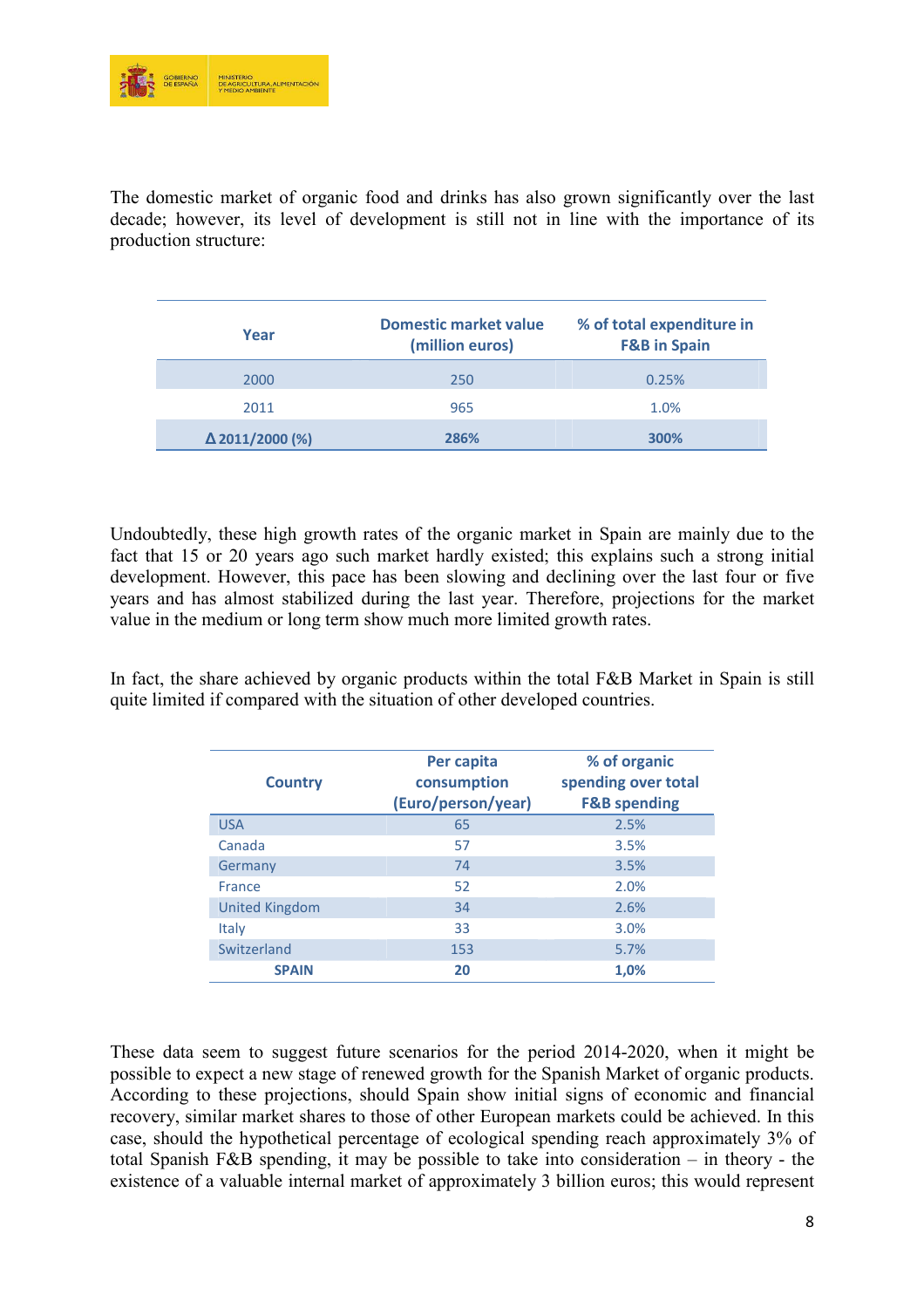

an important consolidation for the Spanish organic sector, and offer interesting expectations of evolution and level of competitiveness.

The structure of organic F&B retail network is essentially different from the conventional one, as the weight of specialist distribution channels is very important in the case of organic food:

| <b>Years 2010/2011</b>                                                             | % of sales |
|------------------------------------------------------------------------------------|------------|
| Modern distribution (hyper, super, discount)                                       | 36%        |
| Specialist distribution (organic shops,<br>herbalists, consumer groups and others) | 45%        |
| Other formats (direct sales, street markets, self-<br>supply, etc.)                | 19%        |
| <b>TOTAL</b>                                                                       | 100%       |

Consumption of organic foods and beverages in the food services channel is extremely low (around 2%), while in conventional F&B is very high (between 30% and 35%). In this perspective, there is no doubt that significant trade chances and challenges await the organic production sector.

The consumption structure of organic F&B is also quite different from the conventional one. Concerning organic products, the structure is as follows:

|                           | % over total spending |
|---------------------------|-----------------------|
| 1. Fruits and vegetables  | 40%                   |
| 2. Oil                    | 12%                   |
| 3. Wine                   | 8%                    |
| 4. Meat and meat products | 7%                    |
| 5. Bakery and pastries    | 5%                    |
| Other products            | 28%                   |
| <b>TOTAL</b>              | 100%                  |

The Spanish organic production sector is characterized by its significant contribution to the Spanish Agrifood positive trade balance and is supported by an intensive export activity, which has been continuously growing. Nevertheless, it is also true that the presence of imports within the Spanish organic F&B domestic market is growing (mainly in the form of finished products with greater value-added).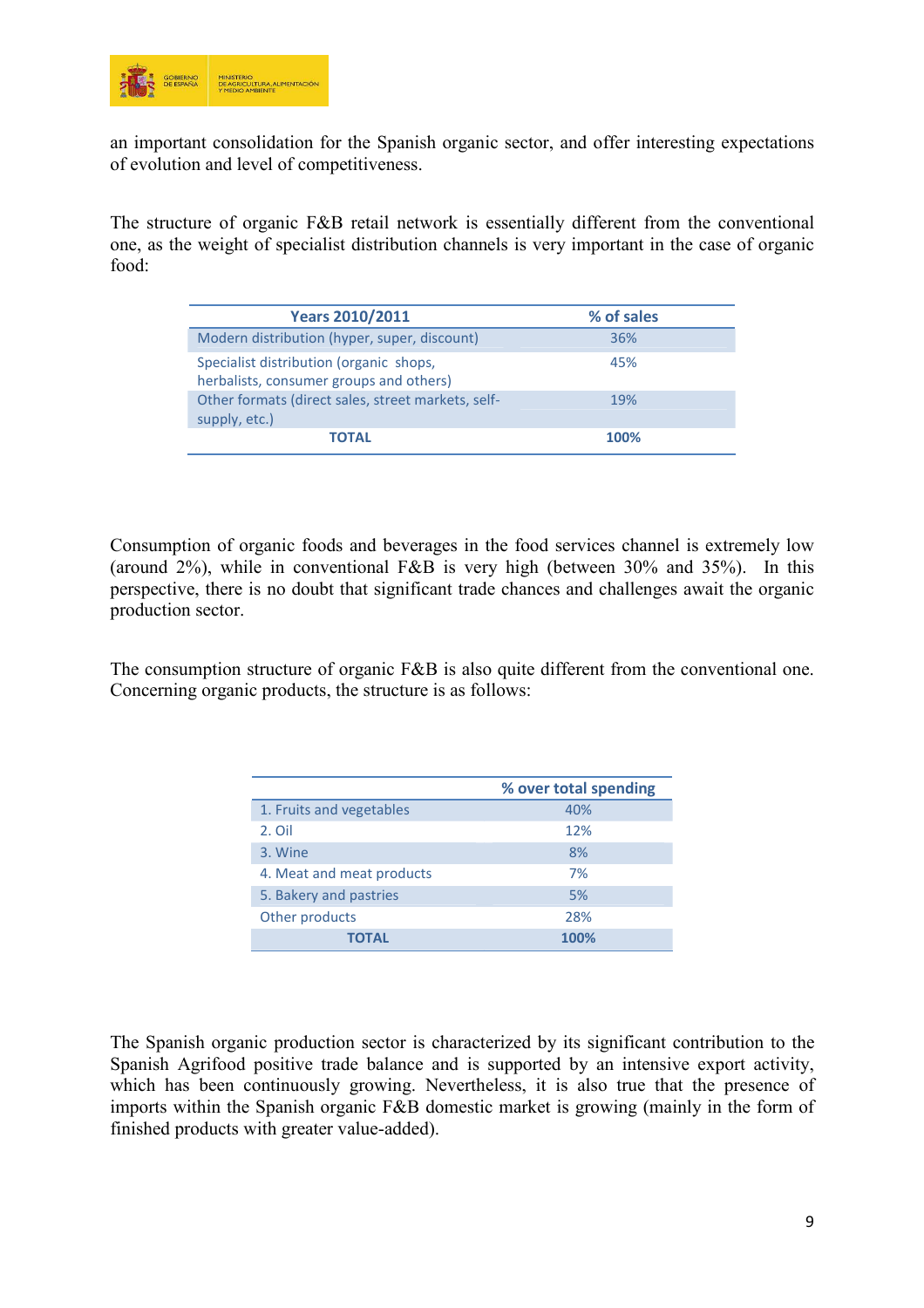

| <b>Foreing Trade</b><br>(millon euros) | <b>Year 2009</b> | <b>Year 2011</b> |
|----------------------------------------|------------------|------------------|
| <b>Exports</b>                         | 454              | 515              |
| <b>Imports</b>                         | 190              | 219              |
| <b>Foreign trade balance</b>           | 264              | 296              |

Fresh, unprocessed products - with lower value-added- represent more than 63% of the Spanish exports. Furthermore, they are mainly exported to a few EU countries (Germany, France, Italy, UK and the Netherlands), where the presence and competition from third countries is increasing, and this is creating uncertainty as regards the future of Spanish organic sector.

To sum up, concerning the global activity of the Spanish organic production sector, the following theoretical balance of the sector self-supply can be drawn:

| <b>Year 2011</b>                               | <b>Million euros</b> |
|------------------------------------------------|----------------------|
| Production (in terms of final<br>market value) | 1,261                |
| <b>Imports</b>                                 | 219                  |
| <b>Exports</b>                                 | 515                  |
| Domestic consumption                           | 965                  |

In conclusion, the Spanish organic production is expected to become a genuine productive, economic and business reality, with a high potential for future growth, including the creation of employment and wealth, as well as the support to rural areas and environmental protection.

Moreover, the Spanish organic production is listed within the leading group of the main European producers, consumers and exporters market, and has a privileged position in the global market of these products, which is characterized by its dynamism and development in all its aspects.

Concerning the global market of organic products the following key features can be highlighted:

- The **global market** of organic products grows steadily, although consumption is concentrated in very few developed countries.
- It represents an activity of **great dimensions**.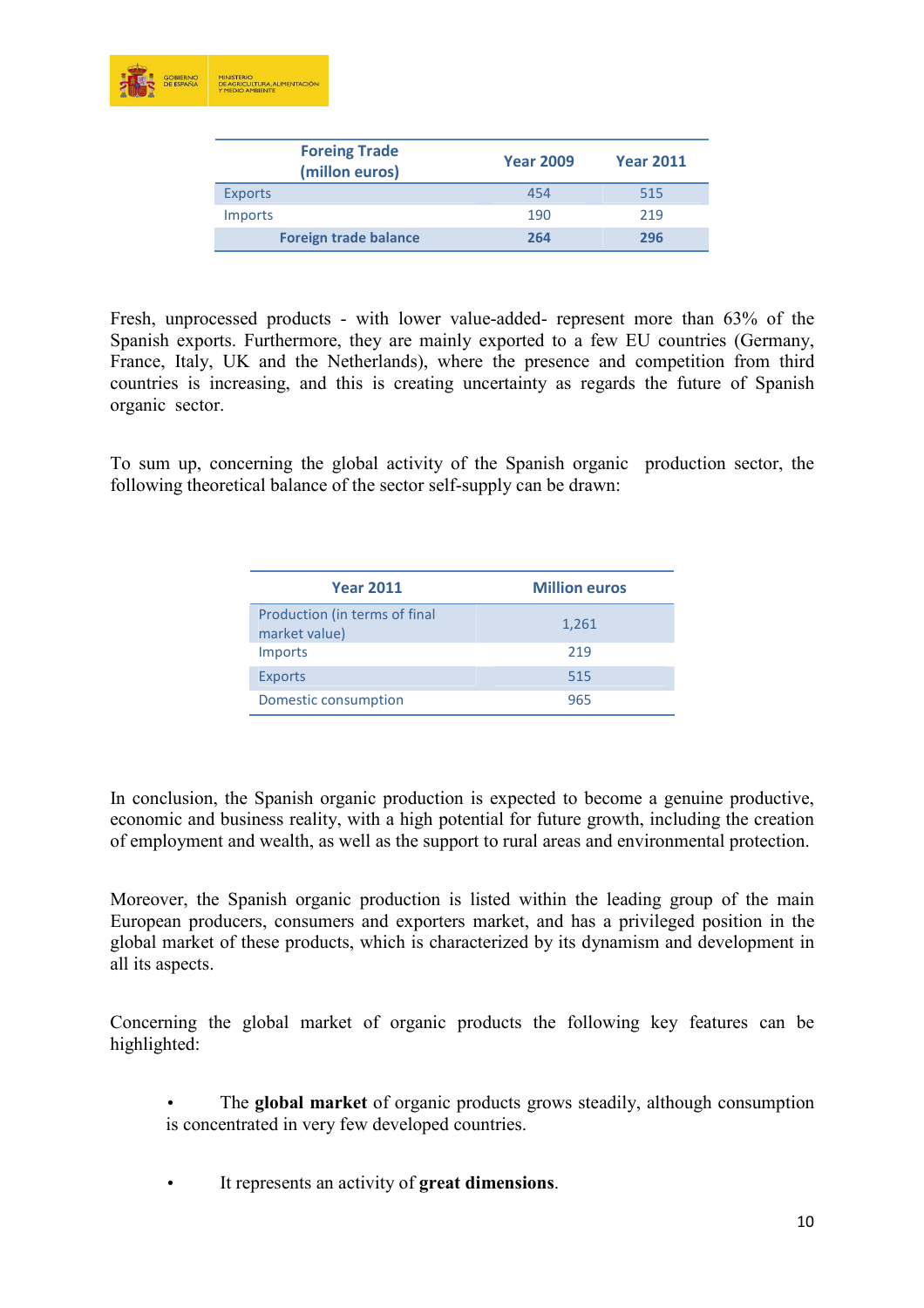

• In 2010 there were **160 countries** with organic production in the world.

• Out of them, **84 countries** had **a regulatory framework** for the organic production.

• In 2010, there were **549 certification and control bodies** working in the world.

• The **global area registered** as organic surface includes **37 million hectares**  (0.9% of the global cultivation crop); however these figures do not include other organic surfaces not intended for crops or pasturage.

• In 2010, there were, worldwide, **1.6 million** organic **producers** and about 49,000 **processors**.

• In 2010 the organic products **global market** reached **44,500 million euros** (46,150 in 2011).

• International organic product **exchanges** surpass **8,000 million euros annually**.